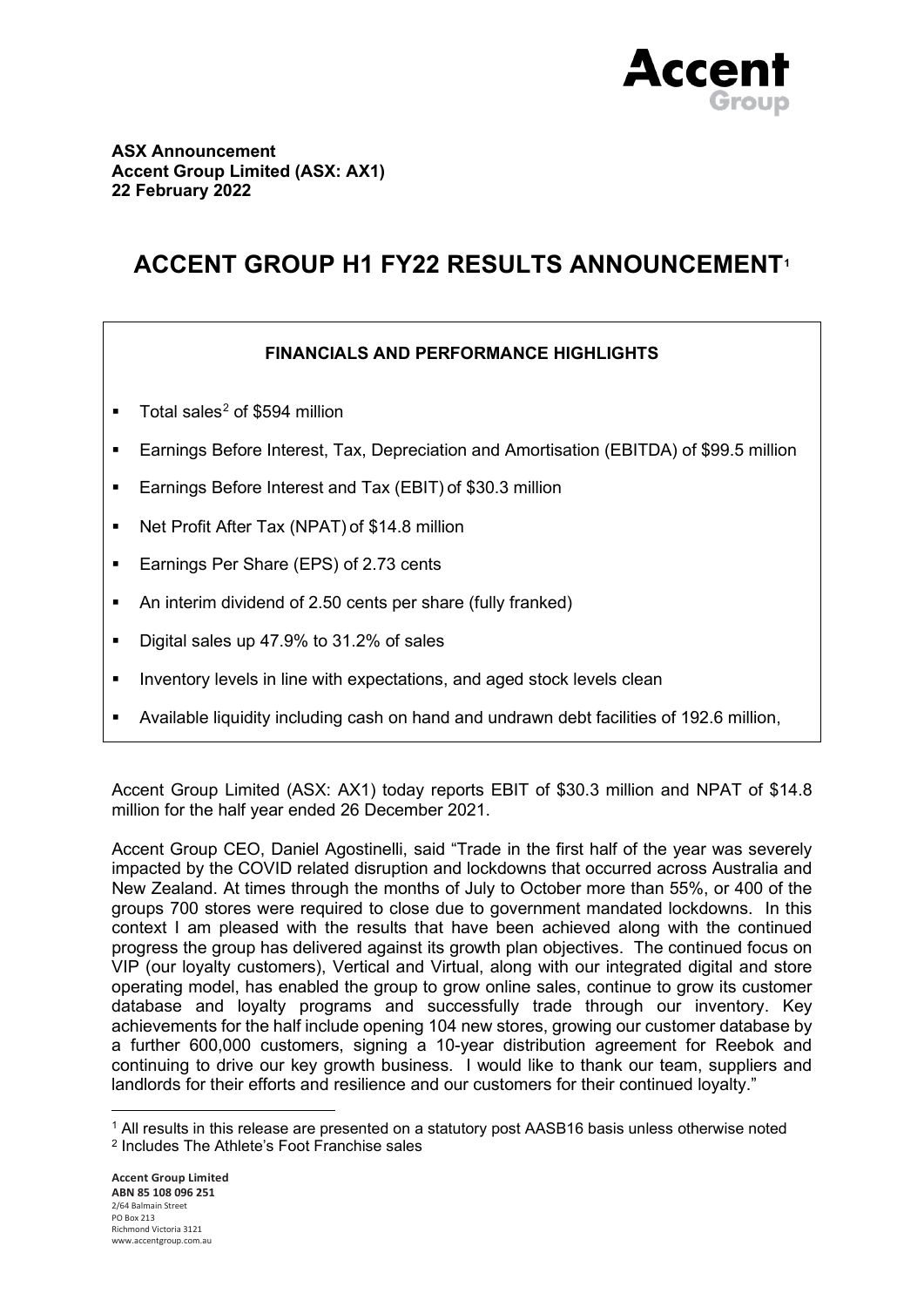### **H1 FY22 OPERATING REVIEW**

- **Total online sales[3](#page-1-0) of \$159.8 million were up 47.9%** on the prior year and represented 31.2% of total retail sales.
- **Contactable customers grew by 600,000 to 9 million customers**.
- **The Group opened 104 new stores during the half** and closed 4 stores where required rent outcomes could not be achieved. **Total store numbers now 738 stores**
- **Owned Retail sales of \$443.3 million**, (management estimated impact of COVID lockdowns and disruption on owned retail sales of at least \$95m)
- **Wholesale sales of \$81.9m up 47.7% on prior year. Acquired a new 10-year exclusive distribution agreement for Reebok in Australia and New Zealand**
- **Sales of vertical owned brands and products** continue to grow strongly. The group now has 10 owned vertical brands.
- **Stylerunner: 19 stores now trading** (15 stores opened in H1 FY22) Strong growth in Stylerunner The Label, driving vertical mix.
- **Glue store turnaround and growth strategy.** 5 new concept stores opened (4 new stores and 1 refurbishment) with the new concepts performing well. Momentum and performance across the Glue business in November and December with all stores open was strong.

# **Dividend**

**Interim final dividend of 2.50 cents per share fully franked** to be paid on 17 March 2022 to registered shareholders as at 10 March 2022.

# **GROWTH PLAN UPDATE**

**Stylerunner:** 19 stores now trading with further stores identified to be trading by Christmas 2022

**Glue store:** 25 stores now trading with 5 new concept stores in market and trading ahead of expectations**.** Vertical brand mix continues to grow. Targeting to grow to 60 stores by December 2023

**Online sales continue to grow strongly** with investment continuing in new websites, loyalty programs and customer data. Online sales are targeted to sustainably grow to 30% of sales over time

**New Stores: 140 new stores now expected to open in FY22** across all banners. A store network of **770 stores by the end of FY22.** (Refer to slide 16 of the H1 FY22 Results Investor presentation for new stores opened)

**Wholesale sales** are expected to continue to grow driven by core brands and new distribution agreements including Reebok and Hoka One One.

<span id="page-1-0"></span><sup>3</sup> Includes The Athlete's Foot Franchise online sales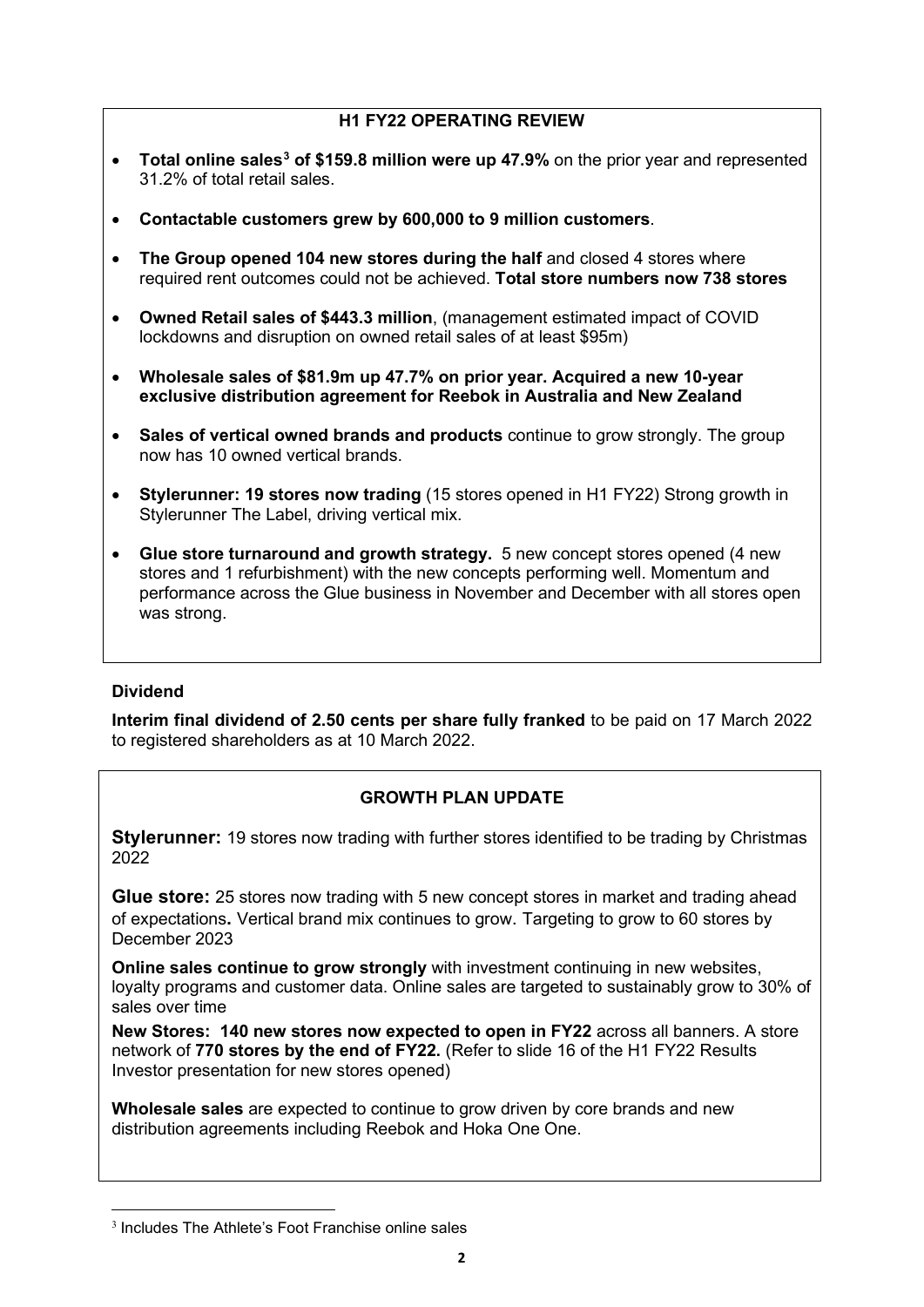#### **Trading update**

Trade for the first 8 weeks of H2 has been significantly impacted by reduced customer traffic due to the COVID19 Omicron variant. Like for Like ("LFL") sales for the first 8 weeks of H2 were down 10.0% on the prior year and flat on FY20. LFL Sales for the first 4 weeks of January (to Sunday 23 January) were down -19.1% to last year. LFL sales for the 4 weeks of Monday 24 January to Sunday 20 February improved significantly and were in line with last year. Back to School trade was late and was particularly strong in the last week of January and the first week of February.

Following the post-Christmas sales, the group has continued to drive full price, full margin sales, and gross margin % over the first 8 weeks has been in line with expectations and ahead of the prior year.

Given the ongoing uncertainty surrounding the impact of COVID-19, the Company has determined not to provide forward sales or profit guidance for H2 FY22 or the full year FY22.

Mr Agostinelli concluded, "We continue to build a strong defensible business in Australia and New Zealand. Our portfolio of global distributed brands, owned vertical brands, integrated digital capability and large store network are core assets of the group and position the company well for strong growth into the future. I am pleased with the progress that has been made on our key growth strategies."

#### *For further information contact: Media enquiries:*

Matthew Durbin Chief Financial Officer +61 3 9977 5213 +61 411 406 766

Sarah Gale AMPR +61 419 897 100

#### *Investor Briefing:*

Accent Group FY22 Half-Year Investor Briefing | February 23 | 9:00am AEDT

[https://openexc.zoom.us/webinar/register/WN\\_mEu2AsRBS6e2uT9j2Yg5Iw](https://openexc.zoom.us/webinar/register/WN_mEu2AsRBS6e2uT9j2Yg5Iw)

Webinar ID: 913 7689 4066

The release of this announcement was authorised by the Board of Accent Group Limited

---------------------------------------------------------------------------------------------------------------------------